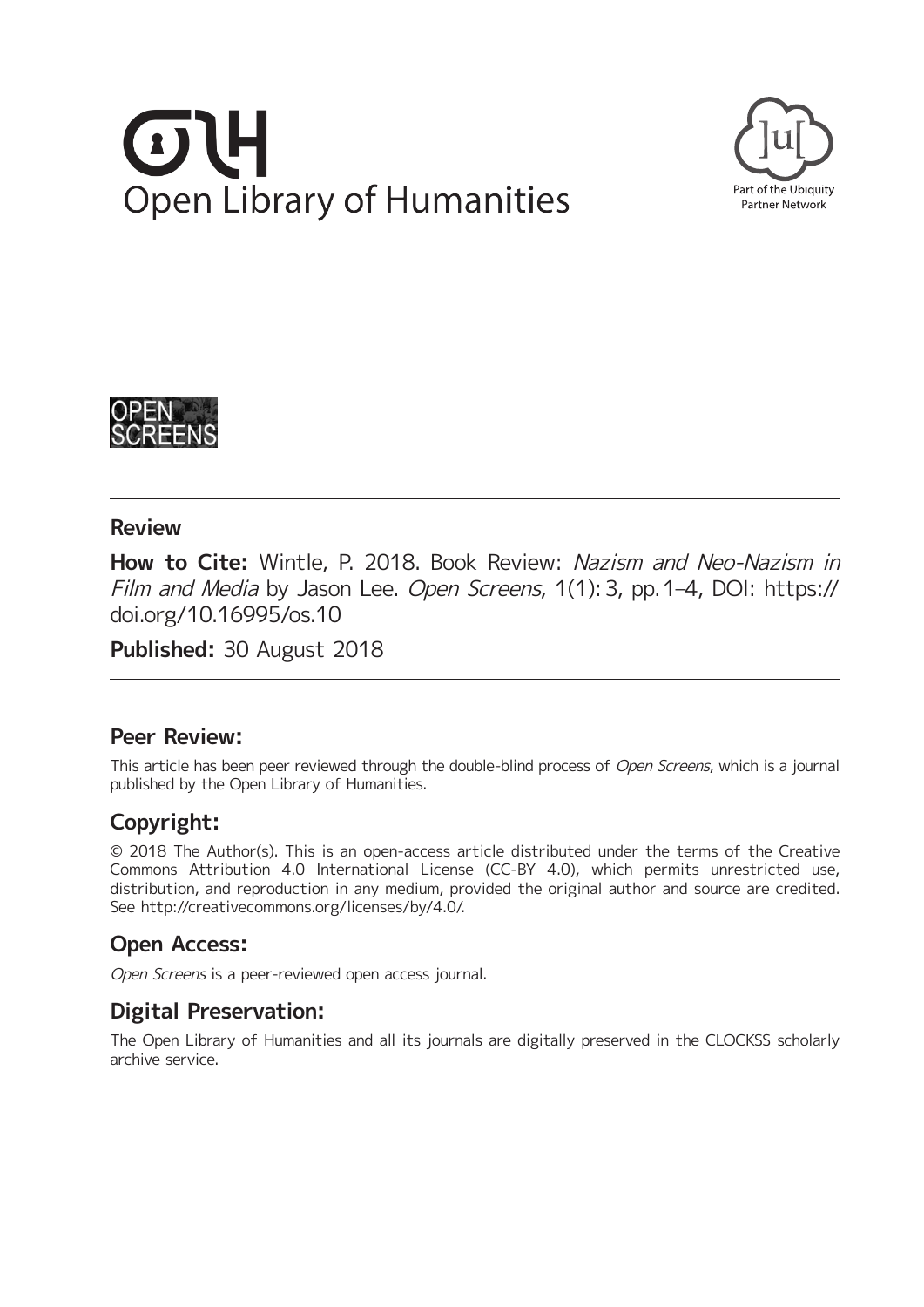

Wintle, P. 2018. Book Review: Nazism and Neo-Nazism in Film and Media by Jason Lee. Open Screens, 1(1): 3, pp. 1–4, DOI: <https://doi.org/10.16995/os.10>

### **REVIEW**

# Book Review: Nazism and Neo-Nazism in Film and Media by Jason Lee

Phil Wintle

University of Leicester (History of Film Department), Leicester, UK [pjw40@le.ac.uk](mailto:pjw40@le.ac.uk)

This review explores Jason Lee's timely work Nazism and Neo-Nazism in Film and Media. Lee raises several intriguing, and at times, challenging arguments about the position of the far-right as a mainstream power in modern society. Lee's work covers films, television, video games, and other media which raises possibilities for further discussions, as noted in this review. However, this review suggests that Lee's work too often abandons its remit as a study focused on film and media to instead explore philosophy and politics, and also highlights problematic discussions in Lee's text.

**Keywords:** Nazism; Neo-Nazi; Politics; Philosophy; Trump

*Nazism and Neo-Nazism in Film and Media* is a ranging text moving from the representation of Nazis in film to their global spread and influence in modern politics. Throughout, Jason Lee makes a contentious but interesting argument that Nazism is in the mainstream and not the fringes of society. Trump's America is an overt example, but Lee argues this trend is a global issue noting the influence and normalisation of the far-right that has forced policy shifts among national centralist parties. Indeed, we live in a society that demonises the weak and poor (Lee points to the tabloid presses that present those on welfare as 'parasites') which are 'core values' of Nazism (Lee, 2018: 177).

Looking at film and media surrounding both Nazism and neo-Nazism is ambitious as either one would provide enough discussion for a fair monograph, for instance with Sabine Hake's *Screen Nazis: Cinema, History, and Democracy* (2012); however, Lee does well to connect the two. Discussion on film and television is mostly provided in the second and third chapters of the text; the second chapter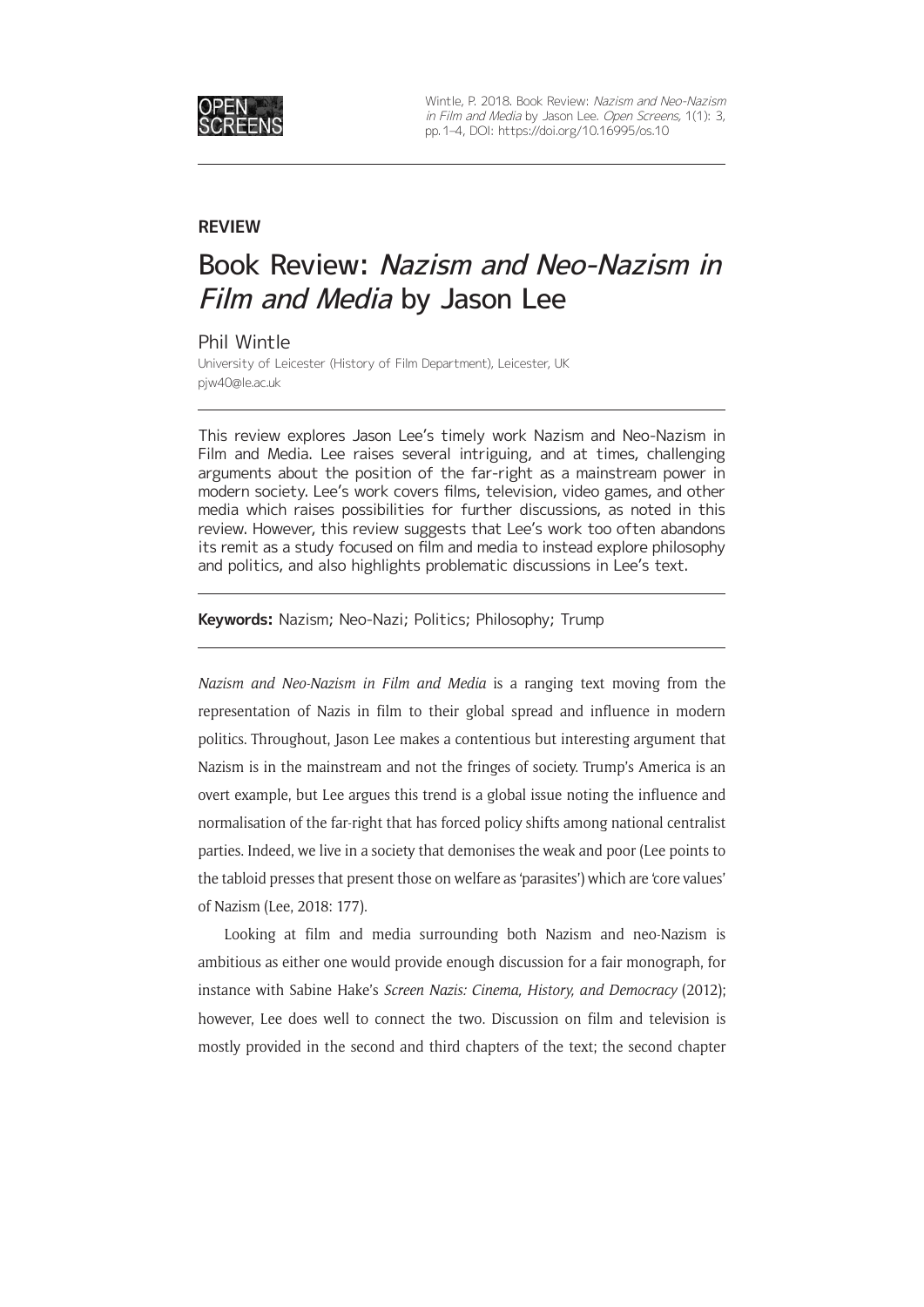mostly focuses on depictions of Nazism and the Holocaust, moving from *Ilsa: She Wolf of the SS* (1975), to *The Reader* (2008), and *The Hunger Games* (2012), the latter of which Lee claims presents a Nazi work ethic (which Lee suggests is also found in capitalism). Here arguments on 'authenticity' are made, for instance, that Naziplotation allows the viewer to recognise and engage with the overt modification of history, whereas 'authentic' films such as *Son of Saul* (2015) present Nazis as 'the embodiment of evil' and so offer only a 'singular depiction' (Lee, 2018: 41–42). Neo-Nazi films are discussed briefly, with Lee noting that they offer 'ontological crisis' as a plot device, showing how 'normal' individuals descend to violence (Lee, 2018: 45); a stronger link could be made between this argument and later points about the acceptability of the far-right in modern society. More space is given to the Netflix series *NSU German History X* (2016) which follows teen neo-Nazis, where Lee notes how neo-Nazism is presented not as a group looking to history but instead towards a hopeful future. This is potentially appealing narrative to youth and Lee explains how neo-Nazis on *[Stormfront.com](http://Stormfront.com)* have found interest in parts of the show – an issue that deserves further academic discussion elsewhere.

In the third chapter, looking at Nazism and comedy, specifically *Look Who's Back*  (2015), Lee argues that fiction can be used to educate and warn of history, as well as to detach the evil 'Other' from ourselves (Lee, 2018: 84). These are justified arguments, although the chapter is short and a wider exploration on a relatively niche field would have been intriguing – indeed, most of the chapter focuses on the novel of *Look Who's Back* rather than the film adaption, which seems to contrast with the purpose of the text. That Lee's focus moves away from film and media is emphasised in the following chapter on 'Necrospectives and Media Transformations' which heavily employs philosophical texts including Nietzsche, Baudrillard, and Levinas, among others. Without familiarity of such works, this chapter (and sections of the book overall) makes for complex reading. The separation of film and philosophy in Lee's book is jarring, whereas a merger of the two subjects (using philosophical text to support debates arising from film) could have been more conducive.

The following chapter on globalization offers an interesting overview of Nazism worldwide, importantly noting that through Trump and the media the splintered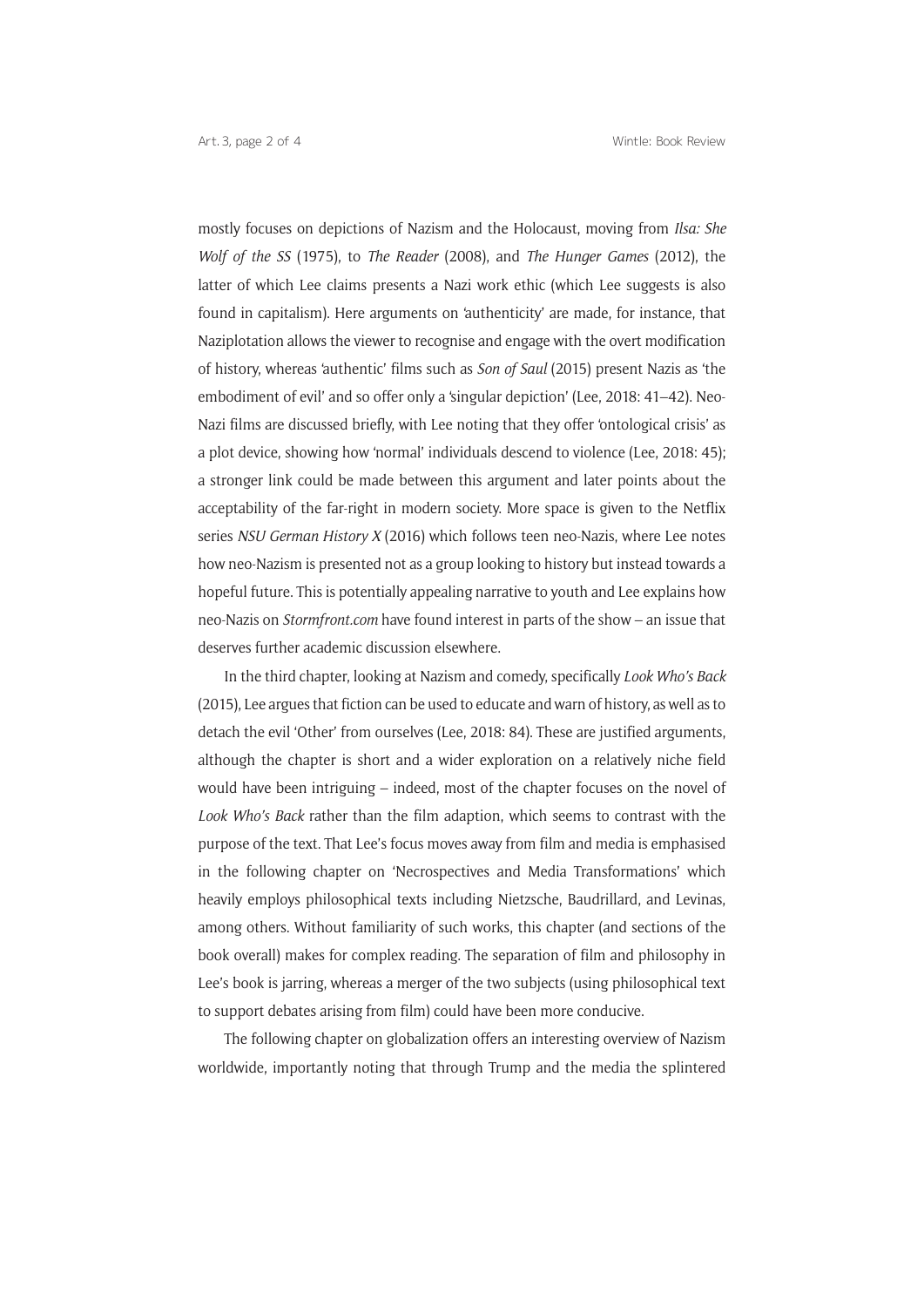right have united. The chapter concludes with a brief but constructive argument on Nazism in video games, arguing that the universality of gaming demonstrates the global branding of Nazism, and that Nazi games may even 'mirror' society – these are interesting arguments for expansion; Lee's work is strongest when looking at media in detail as such maintaining this focus would have been beneficial.

There are other issues with Lee's work. For instance, he explores the rising anti-Semitism in America noting that between Trump's inauguration in January and March 2017 there were over one hundred bombing attempts on Jewish community centres and synagogues in America (Lee, 2018: 130). Yet, Lee gives no reference for this, and upon researching the matter it materialises that the bomb threats (not bombing attempts) had been orchestrated by a teenager in Israel, not by American neo-Nazis (Beaumont, 2017); in Lee's text this is unclear, and is questionable evidence of rising global neo-Nazism. In a text that bemoans the manipulation of the media by Trump and his claims of 'fake news' this is a problematic misrepresentation. Equally, Lee claims that '[i]nstead of changing the world, citizens are more likely to photograph and record it' (Lee, 2018: 62), referring to this interaction as potentially able to provoke change but equally leading to a 'narcissistic' 'false sense of activity'. There is, perhaps, some truth to this, but Lee's comments read as patronising and dismissive, especially as recently several videos have spread on social media showing police brutality in America and have raised public awareness of the issue. Moreover, the Black Lives Matter movement started as an online campaign, and the #MeToo campaign has highlighted injustice and sexual abuse in the film industry and in society.

The concluding chapter of Lee's work ostensibly focuses on modern politics. For instance, Lee points to Trump's manipulation of the media, both social and newsbroadcast, as evidence of Nazism entering the mainstream. Trump's politics often do align with the far-right, his comments on immigration and travel bans do point to extremism in mainstream politics. Lee equally argues that Brexit is evidence of the social shift towards the right. Yet, Brexit divided traditional boundaries of the political left and right (Moore, 2016), and relating Brexit to Nazism ignores the complexity of the vote and this political divide. Indeed, the relevance of Brexit to a text on